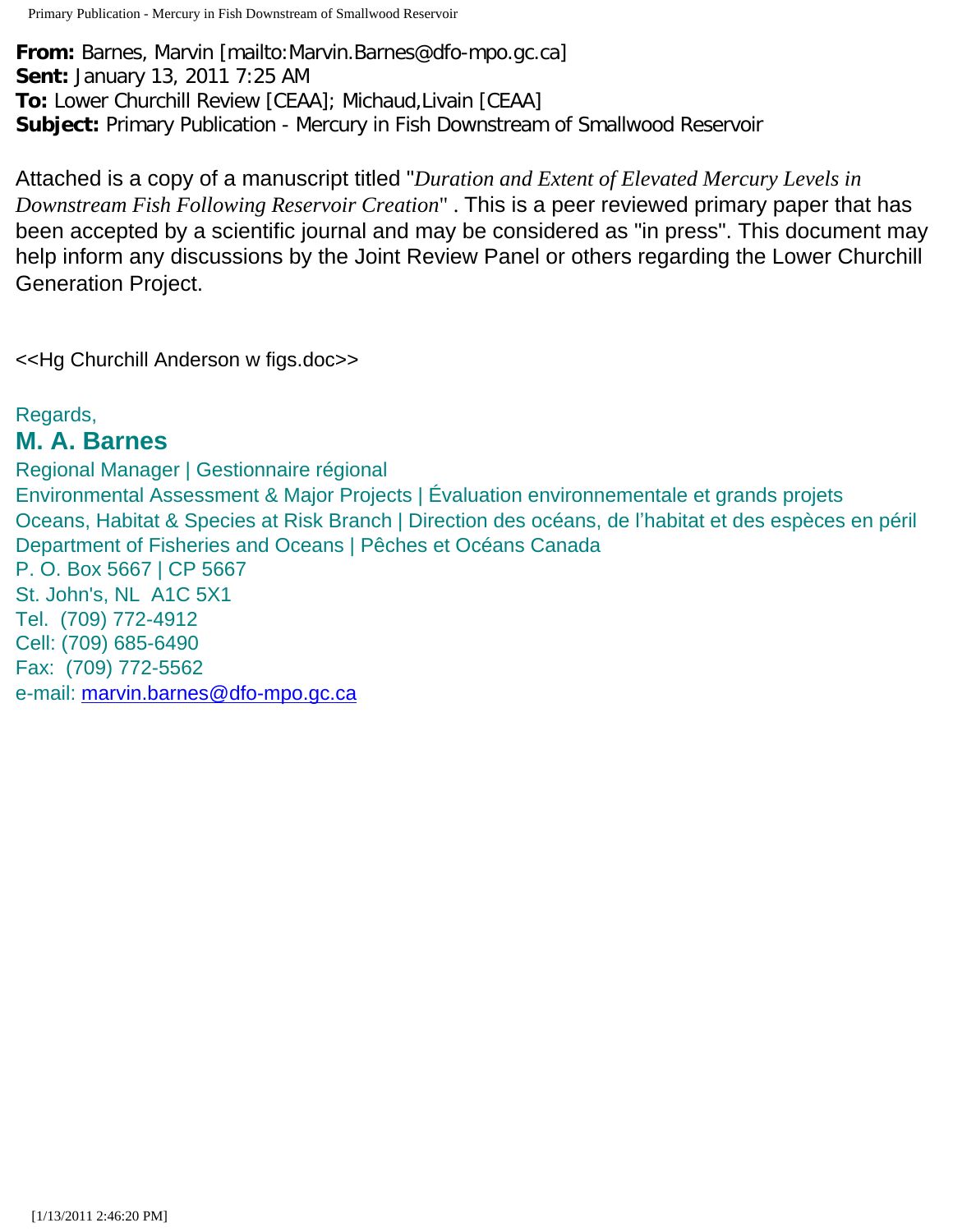## Duration and Extent of Elevated Mercury Levels in Downstream Fish Following Reservoir Creation

M. Robin Anderson

Environmental Sciences Division Science Branch Fisheries and Oceans Canada PO Box 5667 St. John's, NL A1C 3T3, CANADA [m.robin.anderon@dfo-mpo.gc.ca](mailto:m.robin.anderon@dfo-mpo.gc.ca)

## **Abstract**

While mercury accumulation in reservoir fish following impoundment is a well known phenomenon, consequences for downstream populations are less understood. In particular, the effects on downstream estuarine populations have only rarely been studied. This study examined data from a Northern Canadian reservoir system to demonstrate that elevated mercury levels can be seen in fish downstream for a distance of over 300 km and into the estuary for some species. The Smallwood Reservoir in Labrador, Canada, created in the mid 1970's, drains into the Churchill River and hence into Lake Melville, a large estuarine fjord. Mercury levels in most species in the Churchill River were elevated immediately following impoundment and have since declined as have the levels in several estuarine species. Return times for downstream fish were similar to those in the reservoir and depended on trophic position and habitat use. Lake whitefish, longnose suckers and northern pike showed evidence of a shift in trophic position below the Churchill Falls tailrace.

## **Introduction**

Mercury is a ubiquitous contaminant of freshwater biota. It is found in low levels in fish from pristine environments and elevated levels are usually attributed to human disturbance (i.e. impoundment), direct (e.g. industrial wastes) and/or indirect (atmospheric transport and deposition) input. The dominant pathway of mercury uptake in aquatic biota is through food (Hall *et al.*, 1997) and the contaminant is biomagnified up through the food chain. The highest levels of mercury in fish are generally found in the piscivores particularly in lakes with long food chains (Anderson *et al.,* 1995, Cabana *et al.,* 1994). Species specific habitat use (Roux, 2009), water quality (Schetagne & Verdon, 1999a) and catchment characteristics (Sampaio da Silva *et al*. 2009) have also been shown to influence mercury levels in freshwater fish.

Elevated levels of mercury in fish from recently impounded reservoirs have been known since the early 1970's (Smith et al., 1974). Return times (the time required for mercury concentrations in reservoir fish to return to background levels) for fish from boreal forest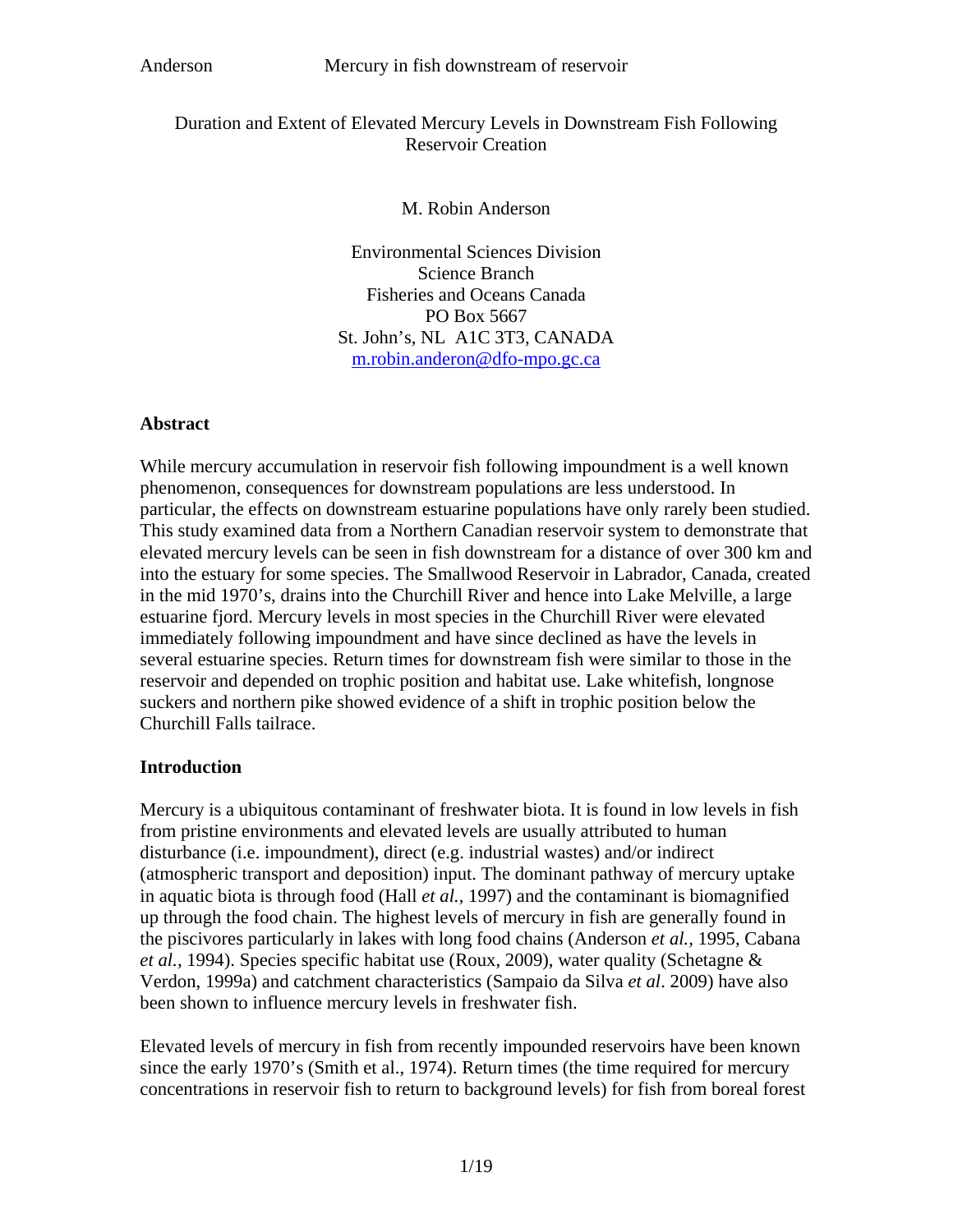reservoirs range from 6 to 30 plus years (Anderson et al*.* 1995, Scruton et al*.* 1994, Bodaly et al. 2007). Fish from reservoirs in insular Newfoundland can return to background levels after 7 to 12 years (Scruton et al. 1994). While piscivores in the Smallwood Reservoir, Labrador, have been show to take 20 years or longer (Anderson et al. 1995). Theoretical models developed by Messier et al. (1985) predict returns at 20 years for planktivorous lake whitefish and 30 years for piscivorous northern pike. These predicted return times accord well with observations from reservoirs in Northern Quebec (Schetagne & Verdon, 1999b), Northern Manitoba (Bodaly et al. 2007) and Finland (Verta et al. 1986).

Downstream effects of reservoir creation on fish mercury levels have been less studied. Monitoring programs for boreal reservoirs have demonstrated effects as far down stream as 275 km (Schetagne & Verdon, 1999b, Bodaly et al. 2007). The extent and duration appears to vary from system to system and may depend on the hydrological characteristics of the rivers and reservoirs, in particular the extent of dilution from tributaries below the reservoir and the presence of large deep lakes (Schetagne & Verdon, 1999b). Trophic position also influences the magnitude and duration of the elevated mercury levels. Lake whitefish in the Caniapisco River in Northern Quebec were shown to return to background levels within 2-4 years while the levels in lake trout remained high for 4-8 years (Schetagne & Verdon, 1999b). Lake whitefish below the Robert Bourassa Reservoir on the La Grande system were found to have higher mercury levels than those in the reservoir above. This was attributed to a change in trophic position when the downstream whitefish became piscivorous, feeding on cisco and other fish chopped up by passage through the turbines (Brouard et al. 1994).

Less is known about the potential for downstream effects on estuarine fish. The sole study, found that for coastal James Bay elevated mercury levels were limited to fish exposed to the freshwater outflow of the La Grande system (Schetagne & Verdon, 1999b).

Mercury in fish from the Churchill River system in Labrador, Canada, has been studied for over 30 years since the creation of the Smallwood Reservoir in the early 1970's. Mercury in fish in the reservoir was significantly elevated over background levels and the return times for reservoir fish are similar to other boreal reservoirs (Anderson et al. 1995, Schetagne & Verdon, 1999b, Bodaly et al. 2007). Recently there has been renewed interest in the evolution of mercury in the river as two new hydroelectric developments are proposed for the river. The objective of the study reported here, was to examine the extensive dataset on mercury in fish from the Smallwood Reservoir, the Churchill River and Lake Melville, to determine the extent and duration of downstream effects of the Smallwood Reservoir.

## **Study Site**

The Churchill is the largest river in Labrador, Canada (Fig. 1) with a watershed of  $\sim$ 120,000 km<sup>2</sup>. It originates in western Labrador and flows eastward to the Labrador Sea.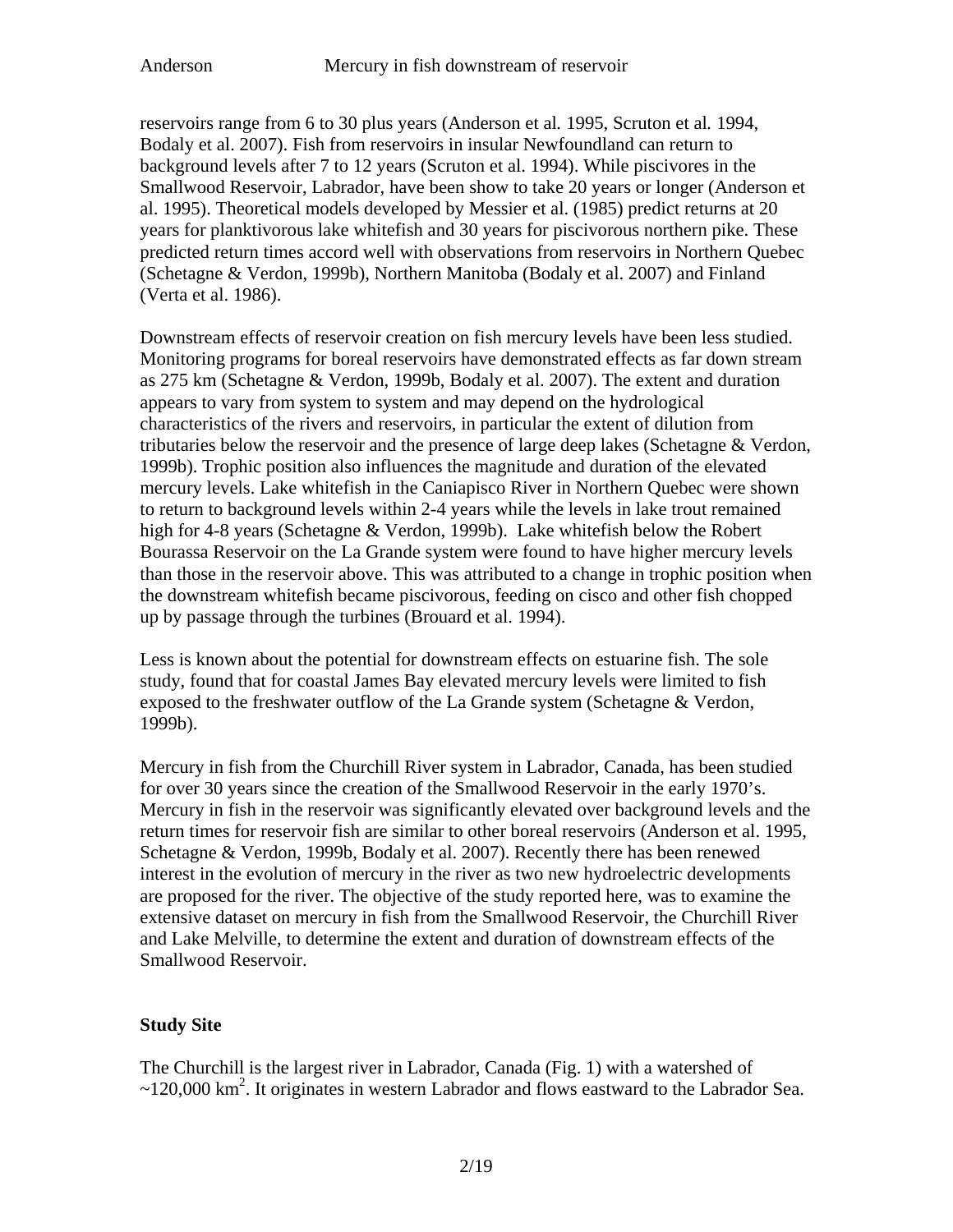The upper watershed covering much of the Labrador plateau was impounded to create the Smallwood Reservoir in the early 1970's. The Churchill River itself flows over 300 km from the reservoir to the estuary, Lake Melville.

The Smallwood Reservoir (Fig. 1) was flooded between 1971 and 1973. It covers 5695  $km<sup>2</sup>$  of which 2450 km<sup>2</sup> was flooded forest, bog and taiga. The total volume of the reservoir is 2.83 x  $10^{10}$  m<sup>3</sup> divided into 3 main basins connected over shallower sills. The water management regime includes a spring drawdown of  $3 - 7$  m depending on the basin.

The Churchill River runs eastward from Churchill Falls through two large lakes, Winokapau and Gull, and thence to the estuary. The average annual flow at Muskrat Falls on the lower Churchill is 1840  $m^3/s$  75% of which comes from the Smallwood Reservoir. The upper river flows rapidly through a narrow valley which widens out below Muskrat Falls where the river becomes braided and shallow. Lake Winokapau is 45 km long by 1.5 wide with a maximum depth of 206 m. Gull Lake is 10 km by 2.5 with a maximum depth of 55m. Fish passage from the lower Churchill is impeded by Muskrat Falls

The estuary of the Churchill River is a large fjord  $(130 \times 30 \text{ km})$  with two basins. The river flows into the inner estuary, Goose Bay, which in turn connects to Lake Melville. Goose Bay has a maximum depth of 55m while that of Lake Melville is 180 m. Seventy five percent of the freshwater inflow to the estuary comes from the Churchill River. Lake Melville connects to the Labrador Shelf through Groswater Bay.

## **Materials and Methods**

Fish populations from the Churchill River system have been sampled for mercury at intervals since 1977 (Tab. 1). Similar sampling protocols were followed throughout. Because mercury varies with the size of fish, sample protocols were designed to collect a certain number of fish representing the range of sizes in the population (Schetagne  $\&$ Verdon, 1999a). Fishing was done with experimental gangs of gill nets with mesh of different sizes that could be tied up as size categories were completed. Samples of underrepresented size categories were completed by angling where necessary. Once caught, fish were sized, weighed and sampled for aging structures (scale, otholith or opercular bone). A section of the left dorsal fillet of each fish was removed and immediately frozen pending mercury analysis. The samples were analyzed for total mercury by cold vapour atomic absorption spectroscopy (Uthe et al., 1970, Envir. Can, 1979) or isotope dilution ICPMS (Veinott & Miller-Banoub, 2004) (Tab. 1).

Seven sample sites, representative of the Churchill River system from the Smallwood Reservoir to the Lake Melville estuary (Fig.1, Tab. 1) were selected for this study. The number of stations sampled varied over time so not all sites were sampled at each time. Fish from all stations in the Smallwood Reservoir were pooled for the purposes of this analysis (Tab. 1). Numbers and species of fish caught at each site also varied. Two planktivores/insectivores/omnivores (lake whitefish and brook trout), two benthivores (white and longnose suckers) and two piscivores (lake trout and northern pike), common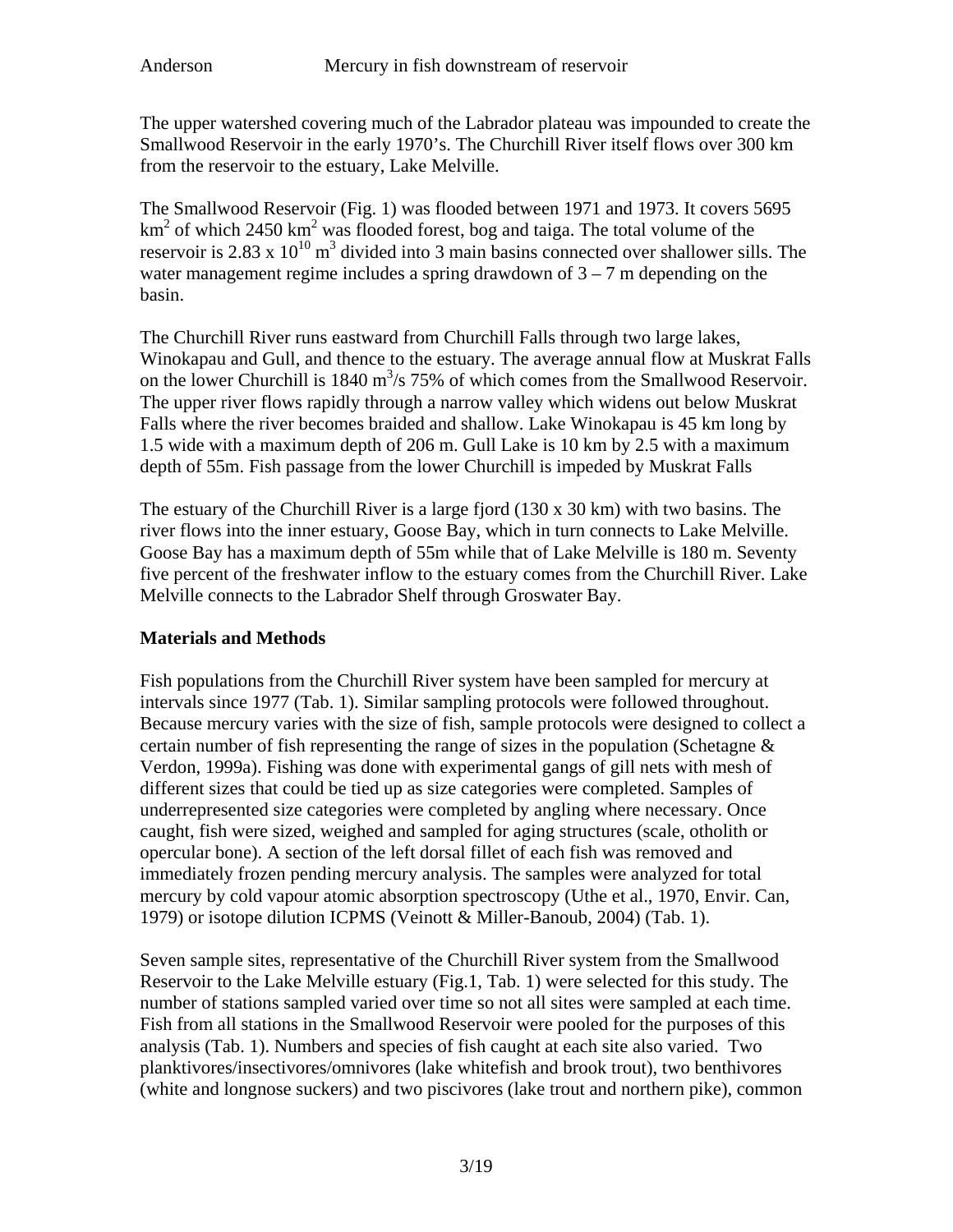species in the Churchill River system were retained for analysis in this study based on the adequacy of sample sizes over space and time. The size ranges of rainbow smelt and tomcod were not great enough to produce significant relationships between fish length and mercury. Average mercury levels were used for comparisons in these species.

Data on mercury levels in fish from 95 headwater lakes scattered throughout Labrador (Scruton 1984) was used to determine baseline levels for comparison with the Churchill River system.

Mercury levels in fish vary with size. As a result any comparisons must be made on a size weighted basis. One such approach is to use the length – Hg relationship to calculate the mercury level in a fish of average size (standard length) for a population (Brouard et al*.* 1990). Mercury was calculated for standard length fish using the relationship between fork length and mercury levels. Only sites and times where the relationship was significant were retained for further analysis. All data were log transformed to remove heteroscedasticity. Mercury levels and 95% confidence intervals for standard length fish were calculated from the length – Hg regressions and back transformed for comparison with the baseline data. Mercury levels were considered significantly elevated  $(P < 0.05)$ if the confidence intervals did not overlap those of the baseline levels for standard length fish.

## **Results**

## **Insectivores**

Lake whitefish (*Coregonus clupeaformis* Mitch.) is an abundant planktivore/benthivore found throughout the Churchill River system and into the upper estuary. They ranged in size from 85 to 610 mm with a median size of 390 mm (Tab.2). Mercury levels in lake whitefish were significantly elevated after impoundment of the reservoir as far downstream as Lake Winokapau (Fig. 2a). Highest levels were seen in fish found immediately below the reservoir (peak  $= 0.76$  mg/kg, 5X elevated, Tab.3). Mercury in these fish was significantly higher than those from the reservoir itself. By 1987, mercury levels in whitefish throughout the system were no longer elevated compared to lake whitefish from Labrador headwater lakes.

Brook trout (*Salvelinus fontinalis* Mitch.) is common in lakes and rivers throughout Labrador. Small brook trout are primarily insectivores however they will take other prey if available (Scott and Crossman, 1998). Land locked populations are found in the Smallwood Reservoir and the Churchill River to Muskrat Falls and anadromous populations (sea trout) in the estuary. Brook trout may grow to over 600 mm with a median size in the Churchill system of 290 mm (tab. 2). Mercury levels in brook trout were significantly elevated in the reservoir and downstream as far as the reaches of the Lower Churchill following reservoir creation (Fig. 2b). Brook trout immediately below the reservoir had the highest mercury levels in 1978 (peak  $= 0.32$ , 3X elevated, Tab. 3) but this was not significantly different from those in the reservoir. Mercury in brook trout from the reservoir and just below it at Churchill Falls continued to be significantly higher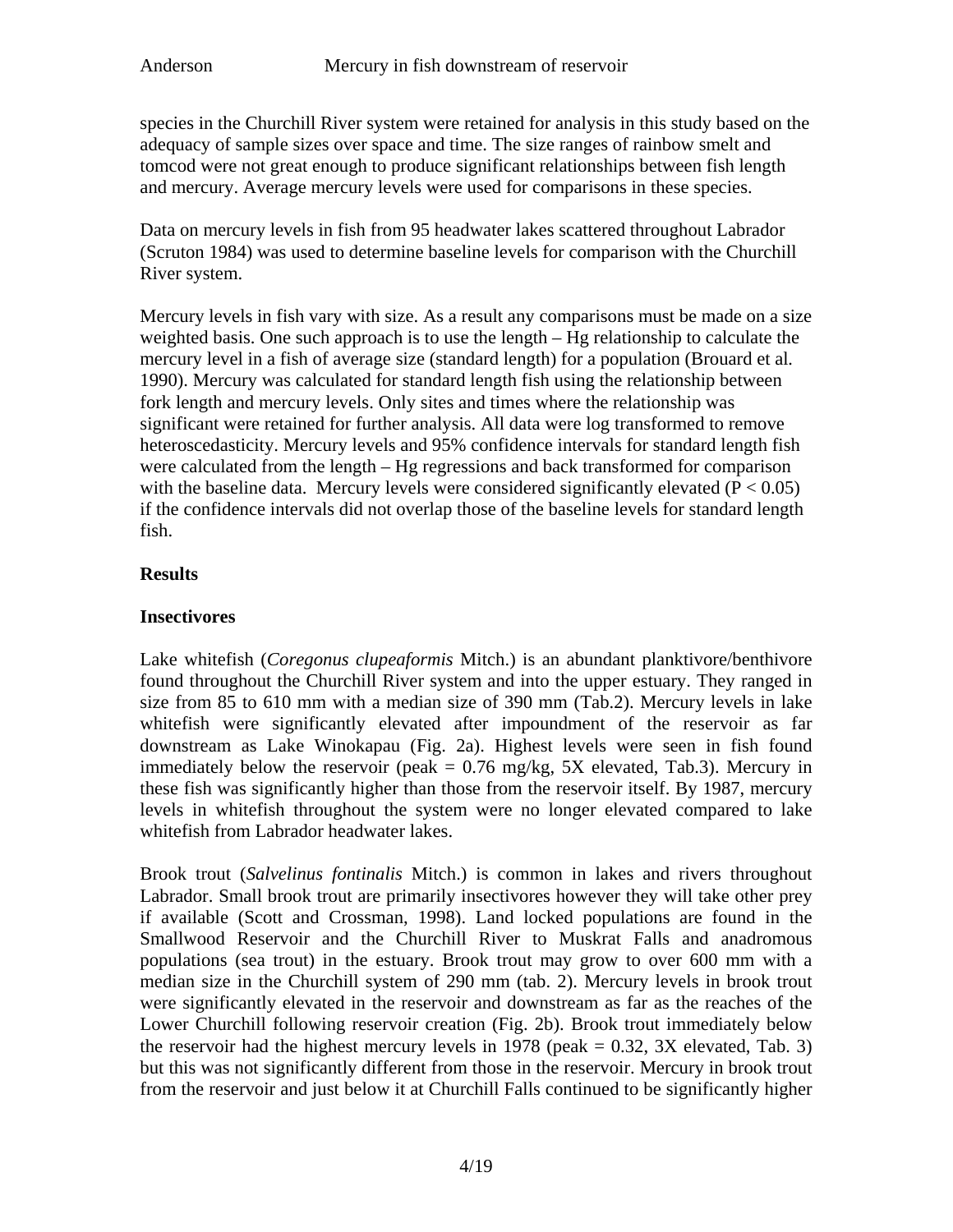in 1987. Too few samples were taken from the reservoir in the following years to be used for this analysis however, by 1992, levels in brook trout at Gull Lake were not significantly different from those found in natural Labrador lakes. Mercury in anadromous brook trout (sea trout) is considered with other estuarine fish below.

## **Benthivores**

White sucker (*Catastomus commersoni*, Lacépède) is a common benthivore throughout the Churchill River system into the upper estuary. They range in size up to 575 mm with a median of 395 mm (Tab. 2). Mercury was elevated in white suckers downstream as far as the lower reaches of the Churchill River (peak  $= 0.45$ , 5X elevated, Tab. 3) following reservoir creation and has remained significantly higher than mercury in white suckers from headwater lakes since that time (Fig. 3a).

Longnose sucker (*Catastomus catastomus*, Forster) is another common benthivore throughout the Churchill River system. They range in size up to 565 mm with a median of 340 mm (Tab. 2). Mercury was significantly elevated in longnose suckers as far downstream as Lake Winokapau in 1977-78 and Gull Lake in 1987 with the highest levels being found below the reservoir (Fig. 3b). The peak of this downstream effect was seen immediately below the reservoir at Churchill Falls in 1977-78 (peak  $= 1.43, 11X$ elevated, Tab. 3) and at Lake Winokapau in 1987. Although levels remained elevated in 1992 and 1996 they were similar throughout the upper Churchill system. By 1996 mercury levels in most longnose sucker did not differ significantly from those in other Labrador lakes.

## **Piscivores**

Lake trout (*Salvelinus namaycush*, Walbaum) are pelagic piscivores found mostly in the deepwater habitats of the Churchill system. They were occasionally taken at Churchill Falls and in Gull Lake however only the Smallwood Reservoir and Lake Winokapau produced samples sizes sufficient for this analysis. They ranged in size up to 990 mm with a median of 575mm (Tab. 2). Mercury levels were significantly elevated for trout from both sites through 1996 (peak  $= 1.72$  mg/kg, 3X elevated Fig. 4a, Tab. 3). Levels were not significantly different from background in 1999.

Northern pike (*Esox lucius*, Linnaeus) is a piscivore that prefers littoral habitats. They were caught in the Smallwood Reservoir and as far down stream as the lower reaches of the Churchill River. The maximum length was 940 mm and the median was 630 (Tab. 2). Mercury levels in northern pike were significantly elevated in the reservoir until 1996 when levels were not significantly different from background (Fig. 4b). Highest levels in 1977-78 were seen downstream of the Reservoir (peak = 1.53 mg/kg, 4X elevated, Tab. 3) with significantly elevated levels seen as far downstream as Gull Lake. Levels in the lower reaches of the Churchill River were not significantly different from those of northern pike from other Labrador Lakes.

## **Estuarine Fish**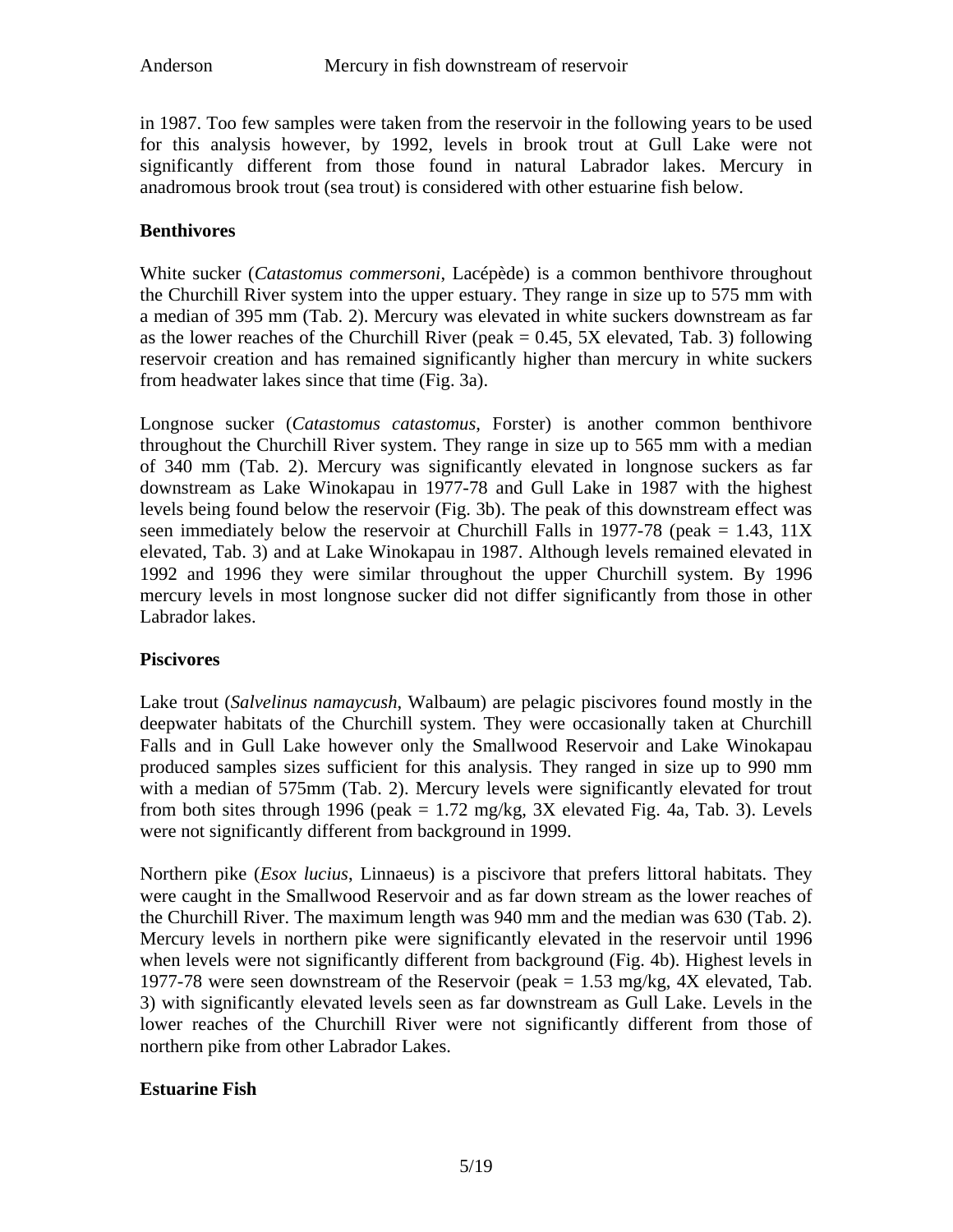Sampling frequency and intensity were much lower for Goose Bay and Lake Melville. However, sufficient sample sizes exist to allow comparisons of three species commonly found in the estuary. Rainbow smelt (*Osmerus mordax* Mitch.) and tomcod (*Microgadus tomcod* Walbaum) are small (< 250 mm maximum length, 200 mm median length, Tab. 2) pelagic fish that feed on invertebrates and fish in brackish water, entering freshwater to spawn. Sea run brook trout (sea trout, *Salvalinus fontinalis* Mitch.) spend several months feeding on invertebrates and fish in the estuary before returning to freshwater to spawn. They range in size up to 600 mm with a median of 325 (Tab. 2). Mercury levels in smelt from Goose Bay were highest in 1978 (peak  $= 0.32$  mg/kg, Tab. 3), declined in 1999 and were significantly lower in 2008 (Fig. 5). Mercury in tomcod declined significantly from 1978 to 1999 (Peak  $= 0.17$ , Tab. 3, Fig. 5). Background levels of mercury levels in sea trout from other sites in coastal Labrador (Bruce et al. 1977) were significantly lower than those found in freshwater lakes of Labrador (Figs. 2 and 5). However in 1978, mercury in sea trout from Lake Melville and Goose Bay was similar to that of freshwater brook trout and significantly higher than that of sea trout from other sites along the Labrador coast (peak  $= 0.15$ , 4X elevated, Tab. 3). By 2005, the mercury levels of sea trout in Lake Melville had declined significantly.

## **Discussion**

Fish downstream of the Smallwood Reservoir showed significantly elevated levels of mercury following the creation of the reservoir (Tab. 3). While these effects were limited to the upper reaches of the river into Lake Winokapau for lake whitefish and lake trout, they extended to Gull Lake for longnose sucker and northern pike and to the lower Churchill (below Gull Lake) for brook trout and white sucker. This is not consistent with the dilution effect of a large downstream lake (Winokapau) proposed by Schetagne  $\&$ Verdon, (1999) but rather suggest that habitat use and prey preferences may also play a role in determining the downstream extent of mercury contamination.

Mercury levels in lake whitefish, longnose sucker and northern pike immediately below the reservoir were amplified over those of reservoir fish. This may be the result of a change in trophic position by downstream fish. Stable isotope studies have demonstrated that among lake differences in mercury levels for a given species can be attributed to differences in diet and trophic position (Cabana & Rasmussen 1994). Similarly, lake whitefish have been shown to become piscivorous below dams (Brouard *et al*. 1994) feeding on pieces of fish chopped up by passage through the turbines. This may also be the case for longnose sucker who have been shown to become more reliant on bathypelagic production in the presence of conspecific white suckers (Roux, 2009). They may be feeding on the pieces of fish deposited to the benthos below the dam. Suckers are also common prey of northern pike in this system (Roux, 2009) suggesting that the amplification signal is passed up to higher trophic levels. A similar effect was not seen for brook trout or white sucker which tend to utilize more littoral habitat or for lake trout though the latter were not commonly caught at the Churchill Falls tailrace.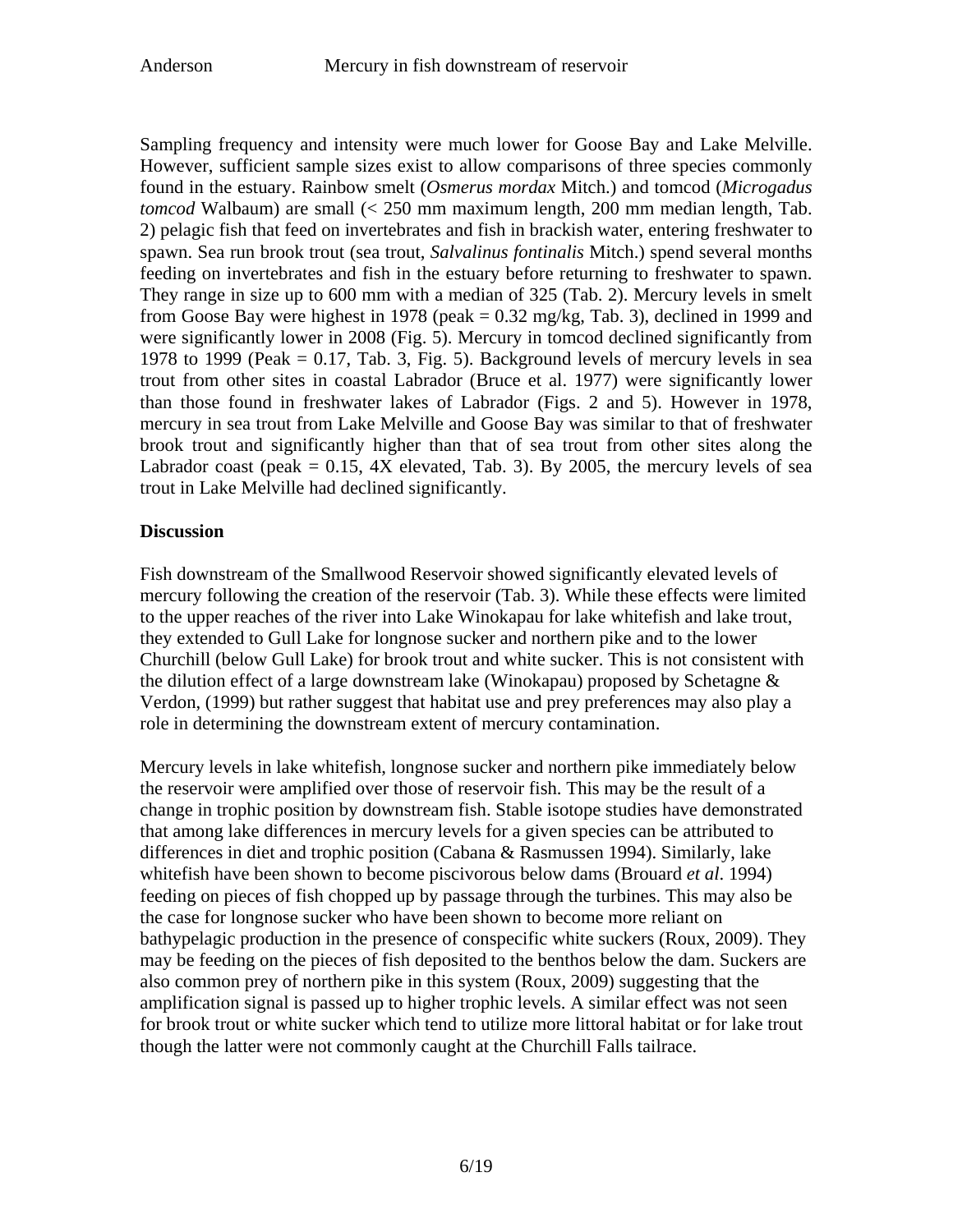As with reservoir fish the duration of elevated mercury is dependant upon trophic position. Return times for insectivores, lake whitefish and brook trout were less than 20 years while piscivores, northern pike and lake trout had return times between 20 and 30 years as did the benthivorous longnose sucker. Mercury levels in white sucker remained elevated after 35 years. Although data for northern pike are somewhat limited after 1996, it appears that littoral species had longer return times than pelagic or bathy pelagic species at similar trophic levels. This is consistent with the hypothesis that mercury cycling in the littoral zone plays a significant role in determining mercury levels in reservoirs and downstream following flooding.

Estuarine species were also affected by the impoundment of the Smallwood Reservoir (Tab. 3, Fig. 5). Mercury was elevated in three species common to upper Lake Melville in 1978 and has declined since then. Because data on estuarine species has limited spatial and temporal resolution it is not possible to estimate duration and extent although it appears that the duration is greater than 20 years for rainbow smelt and less than 28 years for sea trout. Mercury levels were quite similar in all three species despite the size discrepancy. All three generally feed on crustaceans and small fish during the estuarine phase of their life history (Scott & Crossman, 1999) and stable isotope measurement of smelt and sea trout from Lake Melville (Anderson unpub.) put both species at similar trophic levels. This suggests that the effects of an upstream reservoir on estuarine fish are through the lower foodweb of the estuary. Estuarine effects will also be influenced by the hydrodynamics of the estuary. Most (85%) of the freshwater flowing into upper Lake Melville comes from the Churchill River.

In summary, downstream effects of reservoir creation are seen in elevated mercury levels of riverine and estuarine fish. The extent and duration appear to depend on the trophic position and habitat preferences of the individual species. Return times are similar to those for fish from boreal forest reservoirs, < 20 years for lower trophic levels and 20 – 30 years for piscivores. Elevated mercury levels are seen farther downstream for littoral species. Estuarine fish over 300 km down stream of the reservoir also had elevated mercury levels however, further work is required to elucidate the spatial and temporal extent of estuarine effects.

## **Acknowledgements**

Many people have contributed to the collection of data on mercury in fish from the Churchill River system over the past 35 years. In particular the author would like to acknowledge the contributions of Bob Whalen and Lloyd Cole, Fisheries and Oceans Canada, Marie Julie Roux, Memorial University and Tony Penashue, Innu Nation. Funding for sample collection and analysis came from Fisheries and Oceans Canada, CFLCo, NalCor Energy and COMERN the Canadian Mercury Research Network. NalCor Energy kindly granted permission to use their data collected in 1999 for this study. The author thanks Keith Clarke, Marvin Barnes, Mike Delong and an anonymous reviewer for helpful comments and review.

## **References**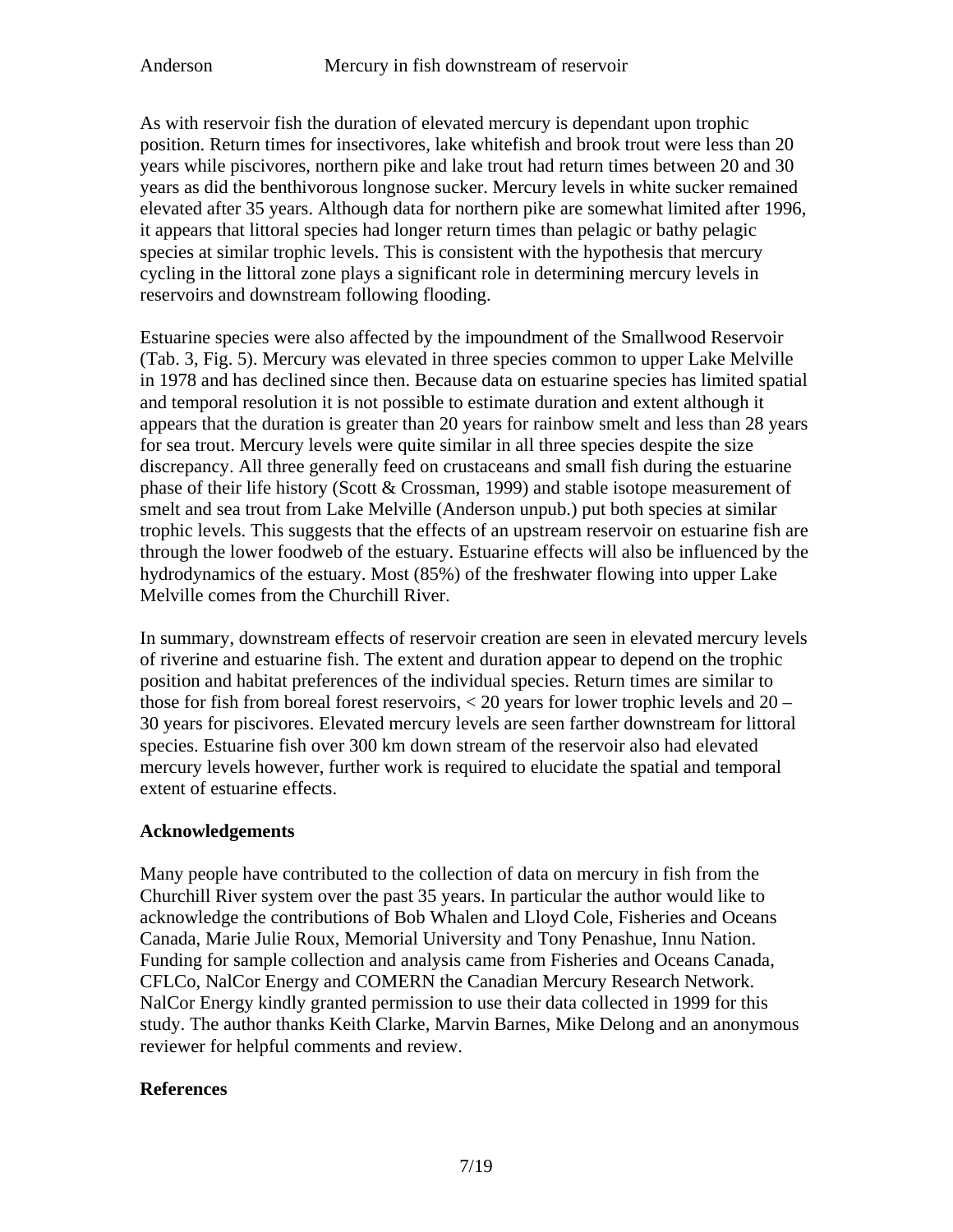- Anderson, M. R., Scruton D. A., Williams U. P. & Payne J. F., 1995: Mercury in fish in the Smallwood Reservoir, Labrador, twenty one years after impoundment. Water Air Soil Poll. 80: 927-930.
- Bodaly, R. A., Jansen W. A., Majewski A. R., Fudge R. J. P., Strange N. E., Derksen, A. J. & D. J. Green, 2007: Postimpoundment time course of increased mercury concentrations in fish in hydroelectric reservoirs of Northern Manitoba, Canada. Arch. Environ. Contam. Toxicol. 53:379-389.
- Brouard, D., Demers, C., Lalumiere, R., Schetagne, R. & Verdon, R.: 1990. Summary report: Evolution of mercury levels in fish of the La Grande Hydroelectric Complex, Quebec (1978-1989). Hydro Quebec. 97 p.
- Brouard, D. D., Doyon, J. F. & Schetagne, R., 1994: Amplification of mercury concentration in lake whitefish (*Coregonus clupeaformis*) downstream from the La Grande 2 Reservoir, James Bay, Québec. *In*: Watras, C. J. & Huckabee, J. W. (eds) Mercury pollution: Integration and synthesis. Lewis Publishers CRC Press, Boca Raton, FL, pp 369-380.
- Bruce, W. J., Spencer, K. D. & Arsenault, E., 1979: Mercury content data for Labrador Fishes, 1977-1978. Fish. Mar. Service Data Rep. 142. 263 p.
- Cabana, G. & J. B. Rasmussen, 1994 : Modelling food chain structure and contaminant bioaccumulation using stable nitrogen isotopes. Nature 372:255-257.
- Cabana, G., Tremblay, A., Kalff, J. & Rasmussen J., 1994: Pelagic food chain structure in Ontario lakes: A determinant of mercury levels in lake trout (*Salvelinus namaycush*). Can. J. Fish. Aquat. Sci. 51:381-389.
- Environment Canada: 1979. Analytical Methods Manual, Inland Waters Directorate. Water Quality Branch, Ottawa, Canada.
- Nalcor Energy, 2009: Mercury, Report 5 of 5, Freshwater Fish Mercury Sampling, Component Studies, Aquatic Environment (2) Environmental Impact Statement for the Lower Churchill Hydroelectric Generation Project. 208 p. <http://www.ceaa-acee.gc.ca/050/document-eng.cfm?document=33409>
- Hall, B. D., Bodaly, R. A., Fudge, R. J. P., Rudd, J. W. M. & Rosenberg, D. M., 1997. Food as the dominant pathway of methylmercury uptake by fish. Water, Air, Soil Poll. 100: 13-24.
- Roux, M-J., 2009: Bi-Dimensional Feeding Ecologies and Food Web Structure: A Conceptual Framework Linking Trophic and Spatial Processes in Aquatic Ecosystems, with Application to Mercury Bioaccumulation in Fish. PhD. Thesis, Memorial University of Newfoundland. 229 p.
- Sampaio da Silva, D., Lucotte, M., Paquet, S. & Davidson, R., 2009 : Influence of ecological factors and of land use on mercury levels in fish in the Tapajós River basin, Amazon. Environ. Res. 109:432-446.
- Schetagne, R. & Verdon, R: 1999a. Mercury in fish of natural lakes f northern Québec. In: Lucotte, M., Schetagne, R., Thérien, N. Langlois, C. & Tremblay, A. (eds.) Mercury in the Biogeochemical Cycle. Springer- Verlag, Berlin, pp115-130.
- Schetagne, R. & Verdon, R: 1999b. Post-impoundment evolution of fish mercury levels at the La Grande Complex, Québec, Canada (from 1978 to 1996). In: Lucotte, M., Schetagne, R., Thérien, N. Langlois, C. & Tremblay, A. (eds.) Mercury in the Biogeochemical Cycle. Springer- Verlag, Berlin. Pp235-258.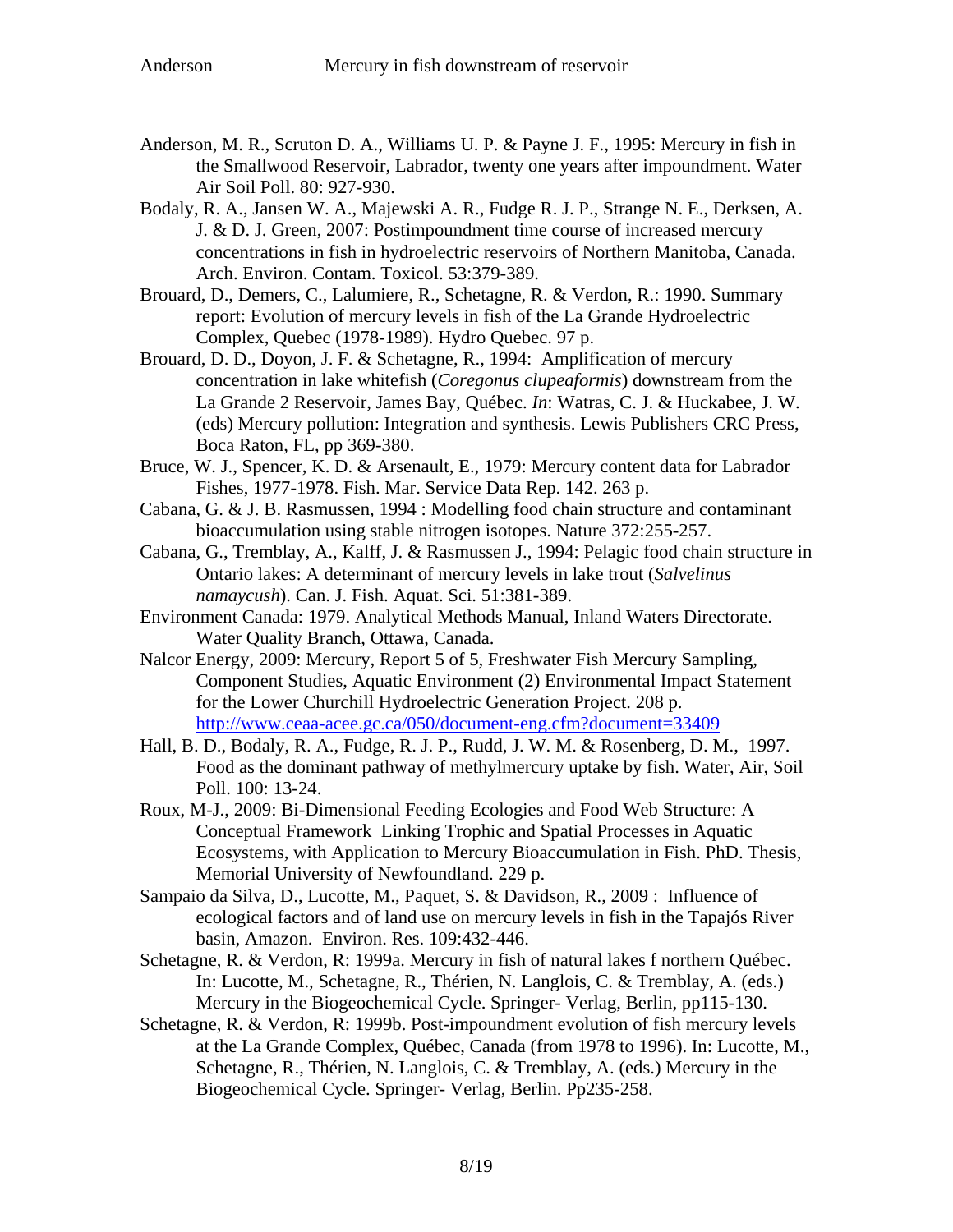- Scott, W. B. & Crossman, E. J., 1998: Freshwater Fishes of Canada. Galt House Publications, Oakville, ON.
- Scruton, D. A., 1984: A survey of selected lakes in Labrador, with an assessment of lake status and sensitivity in relation to acid precipitation. Can. Tech. Rep. Fish. Aquat. Sci. 1296.
- Scruton, D. A., Petticrew, E. L., LeDrew, L. J., Anderson, M. R., Williams U. P., Bennett, B. A. & Hill, E. L., 1994: Methylmercury levels in fish tissue from three reservoir systems in insular Newfoundland, Canada. *In*: Watras, C. J. & Huckabee, J. W. (eds) Mercury pollution: Integration and synthesis. Lewis Publishers CRC Press, Boca Raton, FL, pp. 441-455.
- Smith, F. A., Sharma, R. P., Lynn, R. 1. & Low J. B., 1974: Mercury and selected pesticide levels in fish and wildlife of Utah: Levels of mercury in fish. Bull. Environ. Contam. Toxicol. 12:153-157.
- Uthe, J. F., Armstrong, F, A. J. & Stainton, M. P., 1970: Mercury determination in fish samples by wet digestion and flameless atomic absorption spectrophotometry. J. Fish. Res. Board Can. 27:805-817.
- Veinott, G., & Miller-Banoub, J., 2004: A simple and robust method for the determination of total mercury in fish tissue using continuous flow - cold vapour ICP-MS and an external standards calibration. Can. Tech. Rep. Fish. Aquat. Sci. 2527, 14 pp.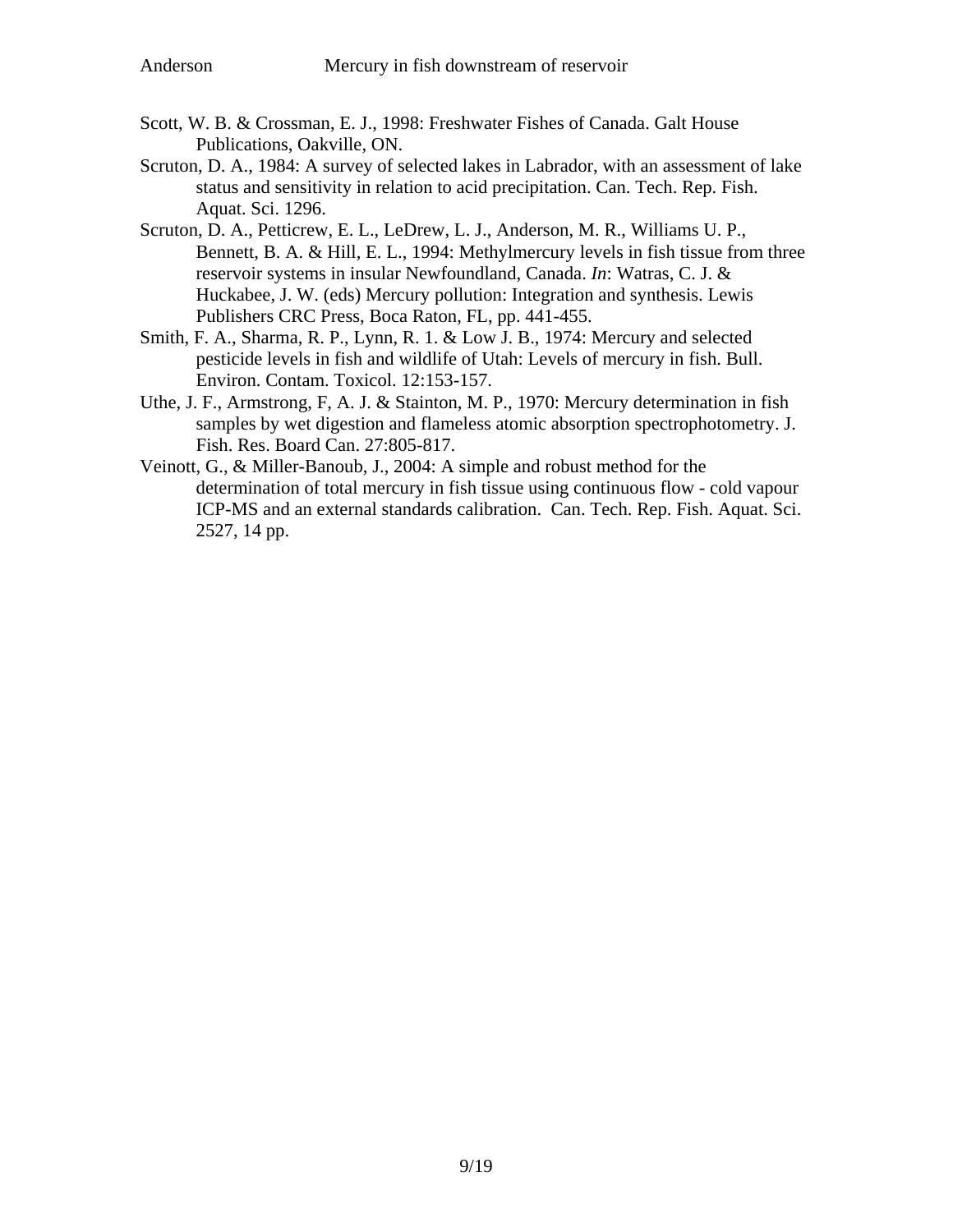## **Table Legends**

- Table 1. Sampling sites and dates used for this study. Site locations  $(SR =$ Smallwood Reservoir,  $CF = Churchill$  Falls Tailrace,  $W = Lake$ Winokapau,  $G =$  Gull Lake,  $LC =$  Lower Churchill River,  $GB =$  Goose Bay, LM = Lake Melville) are shown in Figure 1. Samples from stations in the Smallwood Reservoir were combined and included as one site for this study. Fish tissue samples were analysed by cold vapour atomic absorbtion (CVAA, Uthe et al. 1970) or by isotope dilution ICPMS (Veinott & Miller-Banoub 2004)
- Table 2. Characteristics of the species used in this study for fish sampled by Bruce et al (1979) from the Churchill River system. Standard length for each species was selected as close to the median length of each population and to allow comparisons with other species feeding in a similar trophic position.
- Table 3. Duration and extent of mercury elevation in fish from the Churchill River system following creation of the Smallwood Reservoir in 1971.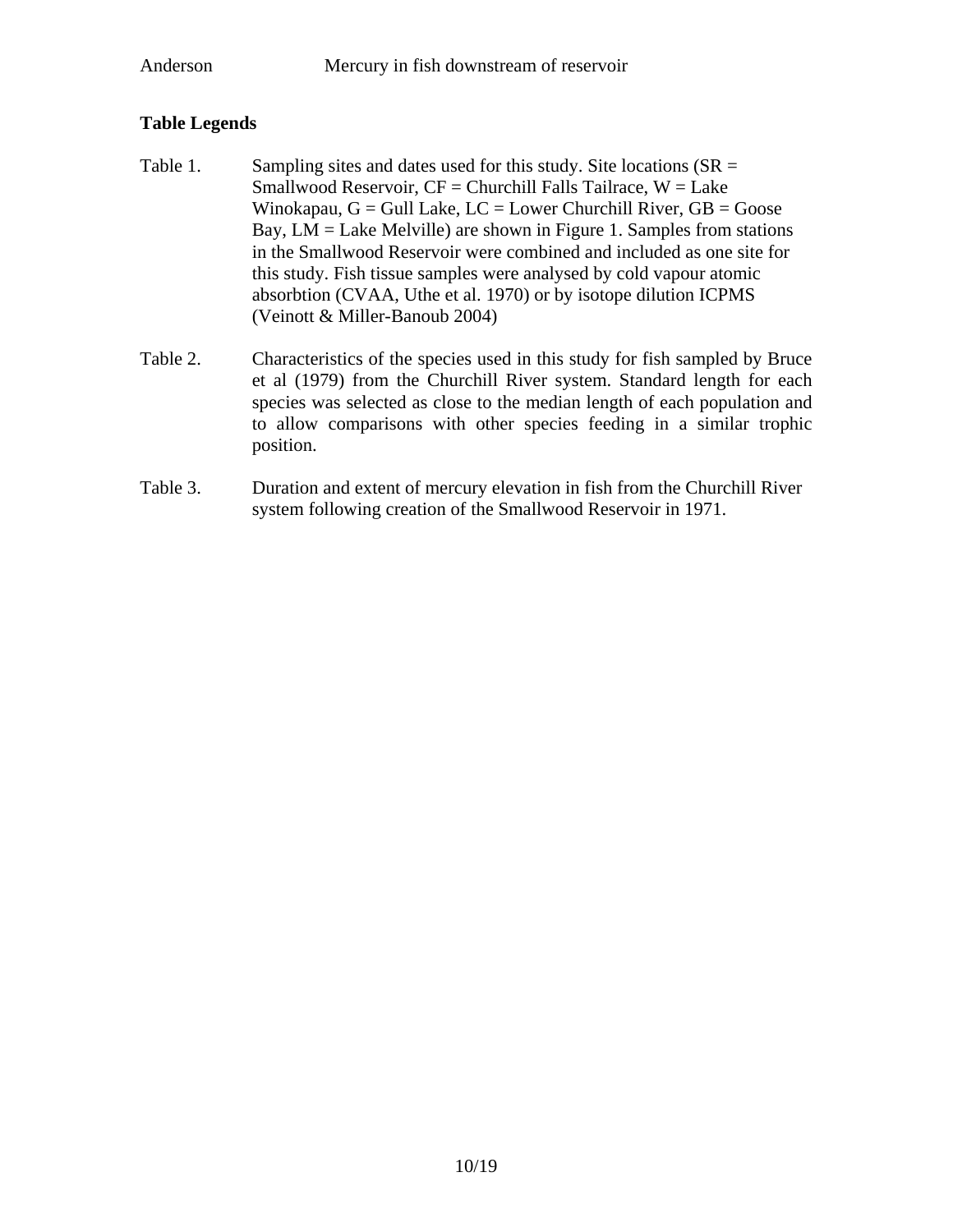Table 1. Sampling sites and dates used for this study. Site locations  $(SR =$ Smallwood Reservoir,  $CF = Church$ ill Falls Tailrace,  $W = Lake$ Winokapau,  $G =$  Gull Lake,  $LC =$  Lower Churchill River,  $GB =$  Goose Bay, LM = Lake Melville) are shown in Figure 1. Samples from stations in the Smallwood Reservoir were combined and included as one site for this study. Fish tissue samples were analyzed by cold vapour atomic absorbtion (CVAA, Uthe et al. 1970) or by isotope dilution ICPMS (Veinott & Miller-Banoub, 2004). Comparison between the two methods gave similar results (Veinott & Miller-Banoub, 2004).

| Year    | Study sites*                            | Number<br>οf<br>stations<br>in SR | Analysis Hg  | Reference                 |
|---------|-----------------------------------------|-----------------------------------|--------------|---------------------------|
| 1977-78 | $SR$ , $CF$ , $W$ , $G$ ,<br>LC, GB, LM | 16                                | <b>CVAA</b>  | Bruce et al. 1979         |
| 1987    | $SR$ , $CF$ , $W$ , $G$ ,<br>GB.        | 3                                 | <b>CVAA</b>  | Anderson et al, 1995      |
| 1992    | SR, W, G                                | $\overline{2}$                    | <b>CVAA</b>  | Anderson et al, 1995      |
| 1996    | SR, W, G                                | 3                                 | <b>CVAA</b>  | This study                |
| 1999    | SR, W, G, LC,<br><b>GB</b>              | 3                                 | <b>CVAA</b>  | Nalcor Energy, 1999       |
| 2004-05 | SR, W, G, LC,<br>GВ                     | 3                                 | <b>ICPMS</b> | This study, Roux,<br>2009 |
| 2008    | LM                                      |                                   | <b>CVAA</b>  | This study                |
| 1982    | reference lakes<br>$(n=92)$             |                                   | <b>CVAA</b>  | Scruton, 1984             |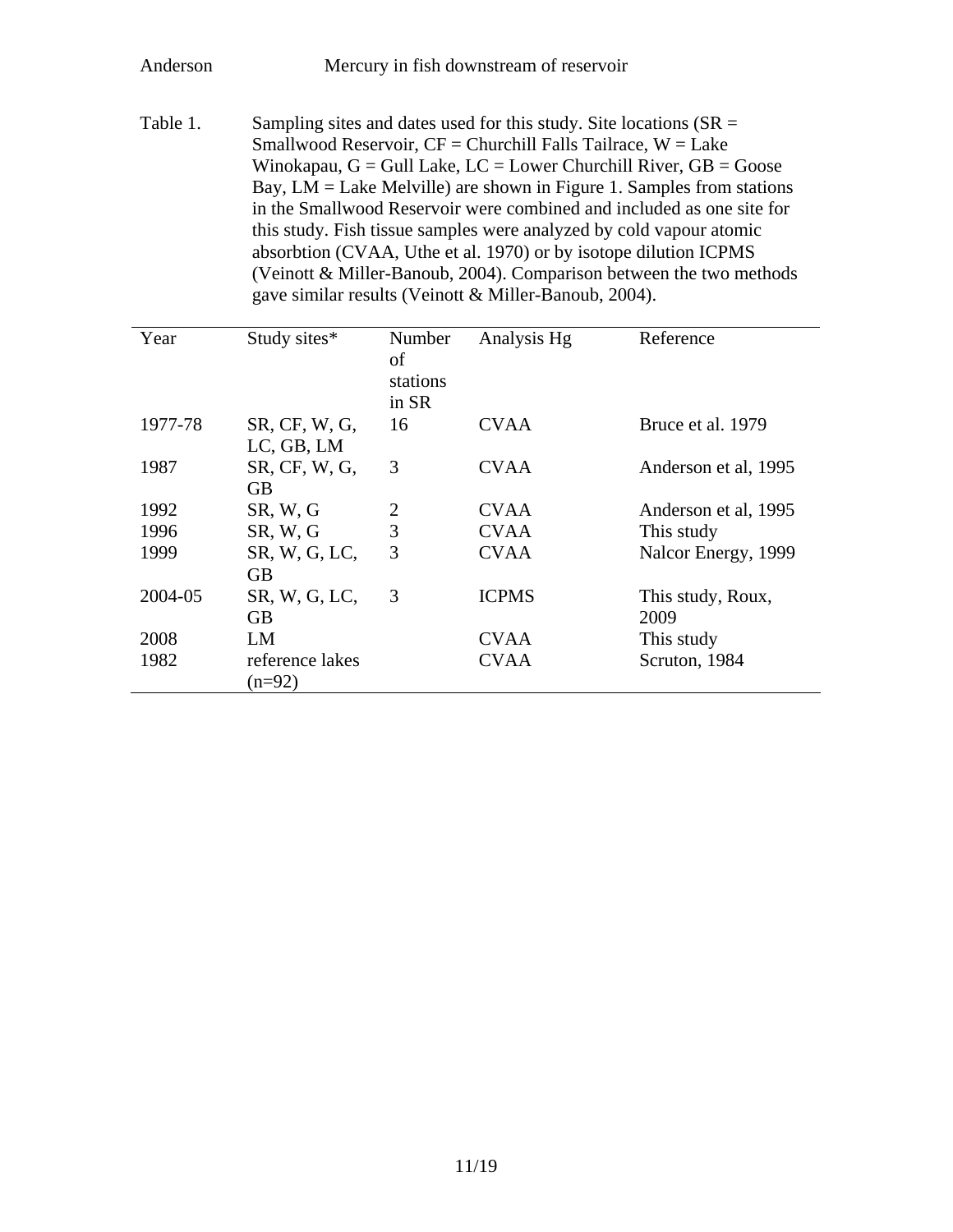Table 2. Characteristics of the species used in this study for fish sampled by Bruce et al (1979) from the Churchill River system. Standard length for each species was selected as close to the median length of each population and to allow comparisons with other species feeding in a similar trophic position.

| <b>Species</b>     | Size<br>range<br>(mm) | Median<br>size<br>(mm) | Standard<br>length<br>(mm) | Distribution              | Trophic position           |
|--------------------|-----------------------|------------------------|----------------------------|---------------------------|----------------------------|
| Lake<br>whitefish  | 85-610                | 390                    | 300                        | reservoir to estuary      | planktivore                |
| <b>Brook</b> trout | 85-605                | 290                    | 300                        | reservoir and river       | Planktivore/omnivore       |
| White<br>sucker    | $170-$<br>575         | 395                    | 400                        | reservoir to estuary      | benthivore                 |
| Longnose<br>sucker | $300 -$<br>565        | 340                    | 400                        | reservoir to estuary      | benthivore                 |
| Lake trout         | $175 -$<br>990        | 575                    | 600                        | reservoir to Gull<br>Lake | piscivore                  |
| Northern<br>Pike   | $300 -$<br>940        | 630                    | 600                        | reservoir and river       | piscivore                  |
| Rainbow<br>smelt   | $150-$<br>220         | 200                    | 200                        | estuary                   | Crustaceans, small<br>fish |
| Tomcod             | $175 -$<br>235        | 200                    | 200                        | estuary                   | Crustaceans, small<br>fish |
| Sea trout          | 160-<br>600           | 325                    | 300                        | estuary                   | Crustaceans, small<br>fish |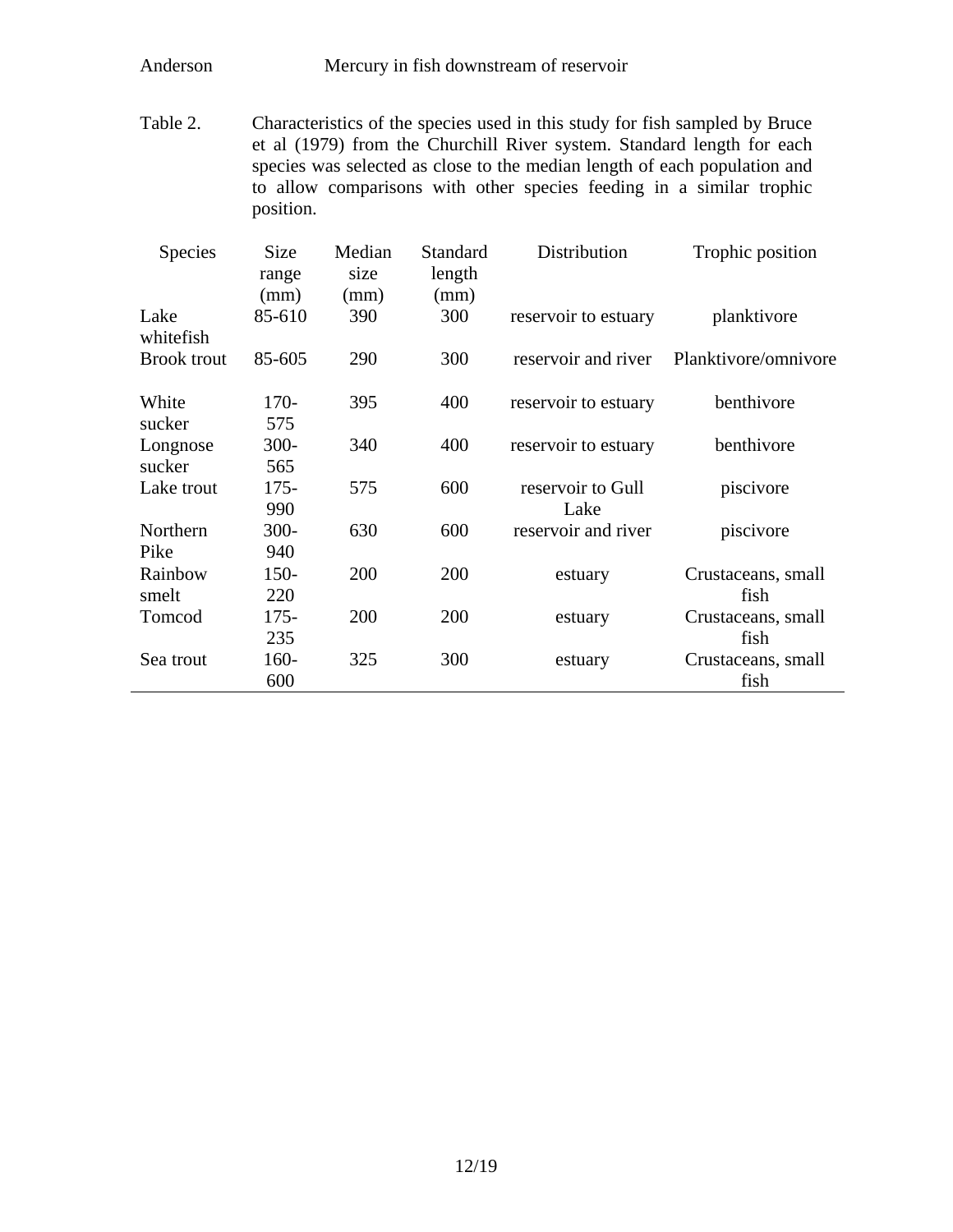Table 3. Magnitude, duration and extent of mercury elevation in fish from the Churchill River system following creation of the Smallwood Reservoir in 1971. Peak Hg is the maximum mercury level calculated for a standard length fish. Magnification (Mag.) is the increase relative to background levels for Labrador lakes. Standard lengths used for each species are found in Table 1.

| Trophic position        | Habitat                   | Species               | Peak    | Mag.                     | Duration                 | Extent | Highest |
|-------------------------|---------------------------|-----------------------|---------|--------------------------|--------------------------|--------|---------|
|                         |                           |                       | Hg      |                          | (years)                  | (km)   | below   |
|                         |                           |                       | (mg/kg) |                          |                          |        | dam     |
| Planktivore/insectivore | pelagic                   | Lake                  | 0.76    | 5X                       | < 16                     | 150    | yes     |
| /omnivore               |                           | whitefish             |         |                          |                          |        |         |
|                         | littoral                  | <b>Brook</b><br>trout | 0.32    | 3X                       | < 21                     | 320    | no      |
| benthivore              | benthic                   | White<br>sucker       | 0.45    | 5X                       | > 35                     | 320    | $no*$   |
|                         | Benthic<br>(bathypelagic) | Longnose<br>sucker    | 1.43    | 11X                      | $<$ 28                   | 250    | yes     |
| piscivore               | pelagic                   | Lake                  | 1.72    | 3X                       | < 28                     | 150    | $no*$   |
|                         |                           | trout                 |         |                          |                          |        |         |
|                         | littoral                  | Northern              | 1.53    | 4X                       | < 25                     | 250    | yes     |
|                         |                           | Pike                  |         |                          |                          |        |         |
| Planktovore/piscivore   | estuarine                 | Rainbow<br>smelt      | 0.32    | >3X                      | >20                      |        |         |
|                         |                           | Tomcod                | 0.17    | $\overline{\mathcal{L}}$ | $\overline{\mathcal{L}}$ |        |         |
|                         |                           | Sea trout             | 0.15    | 4X                       | $<$ 28                   |        |         |

 $N = 3$ , levels similar to those for fish of equivalent size in Smallwood Reservoir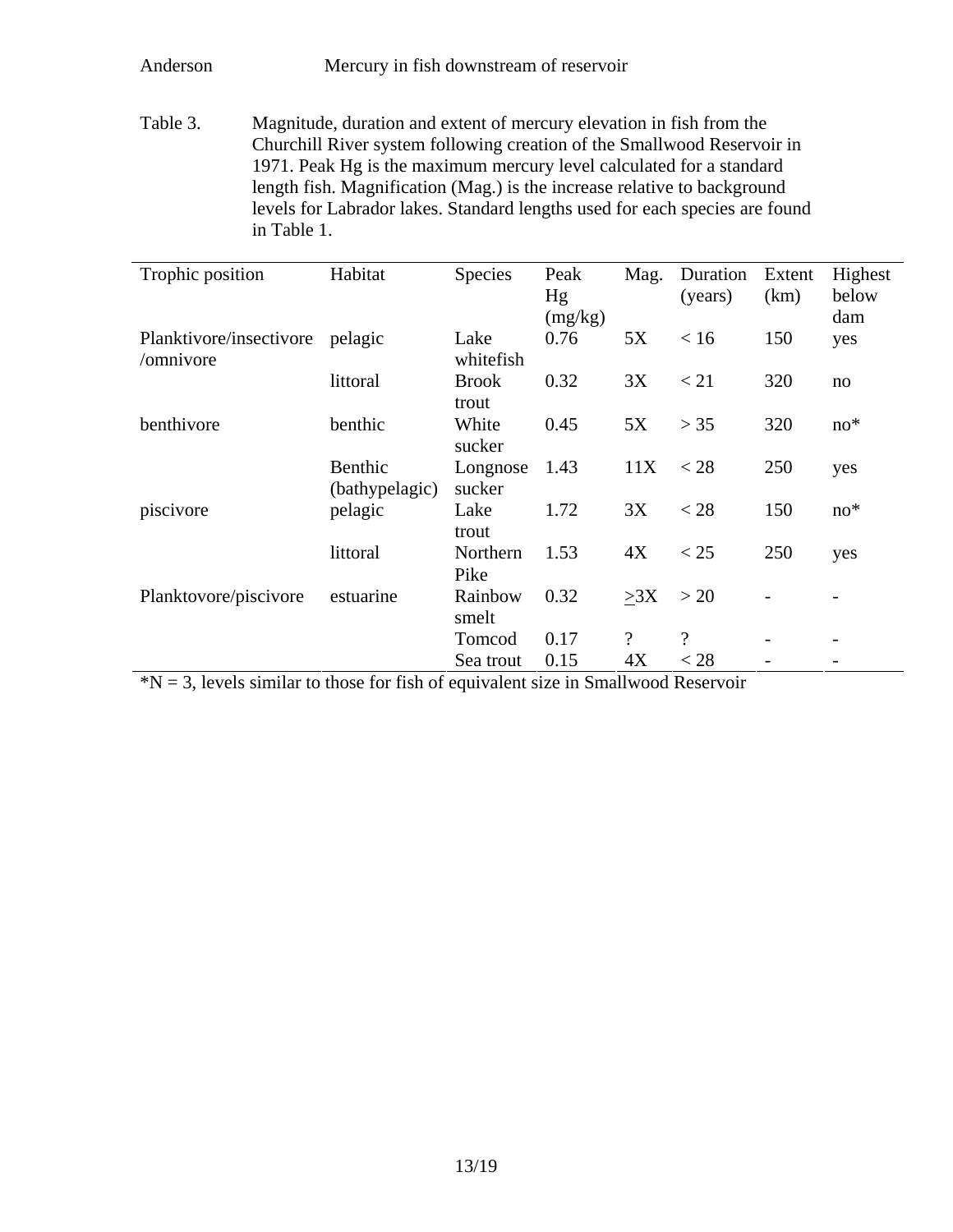## **Figure Legends**

- Figure 1. Map of the Churchill River system in Labrador, Canada showing field sites used in this study.
- Figure 2. Mercury levels in standard length planktivore/insectivores Lake Whitefish (a) and Brook Trout (b) in the Churchill River system. Sample year is indicated above each plot. Mercury (mg/kg) is shown on the x axis and sample site progressing downstream from the Smallwood Reservoir is shown on the y-axis. Error bars represent the 95% confidence interval. Grey bars indicate that mercury levels are significantly ( $P < 0.05$ ) higher than those for fish from Labrador Lakes. Black bars indicate that mercury levels are significantly higher ( $P < 0.05$ ) than those for fish in the Smallwood Reservoir.
- Figure 3. Mercury levels in standard length benthivores White sucker (a) and Longnose sucker (b) in the Churchill River system. Sample year is indicated above each plot. Mercury (mg/kg) is shown on the x axis and sample site progressing downstream from the Smallwood Reservoir is shown on the y-axis. Error bars represent the 95% confidence interval. Grey bars indicate that mercury levels are significantly  $(P < 0.05)$  higher than those for fish from Labrador Lakes. Black bars indicate that mercury levels are significantly higher ( $P < 0.05$ ) than those for fish in the Smallwood Reservoir.
- Figure 4. Mercury levels in standard length piscivores Lake trout (a) and Northern pike (b) in the Churchill River system. Sample year is indicated above each plot. Mercury (mg/kg) is shown on the x axis and sample site progressing downstream from the Smallwood Reservoir is shown on the yaxis. Error bars represent the 95% confidence interval. Grey bars indicate that mercury levels are significantly ( $P < 0.05$ ) higher than those for fish from Labrador Lakes. Black bars indicate that mercury levels are significantly higher  $(P < 0.05)$  than those for fish in the Smallwood Reservoir.
- Figure 5. Mercury in standard length fish for the Lake Melville Estuary. Sea trout sampled at other sites on the Labrador coast (LC) are included as an indication of background levels. Note that values for smelt in 2008, tomcod in 1999 and sea trout in 2005 are the mean and its associated confidence interval. While fish taken at these times had a median size similar to the standard length there was an insufficient range in sizes to permit a significant size – mercury relationship.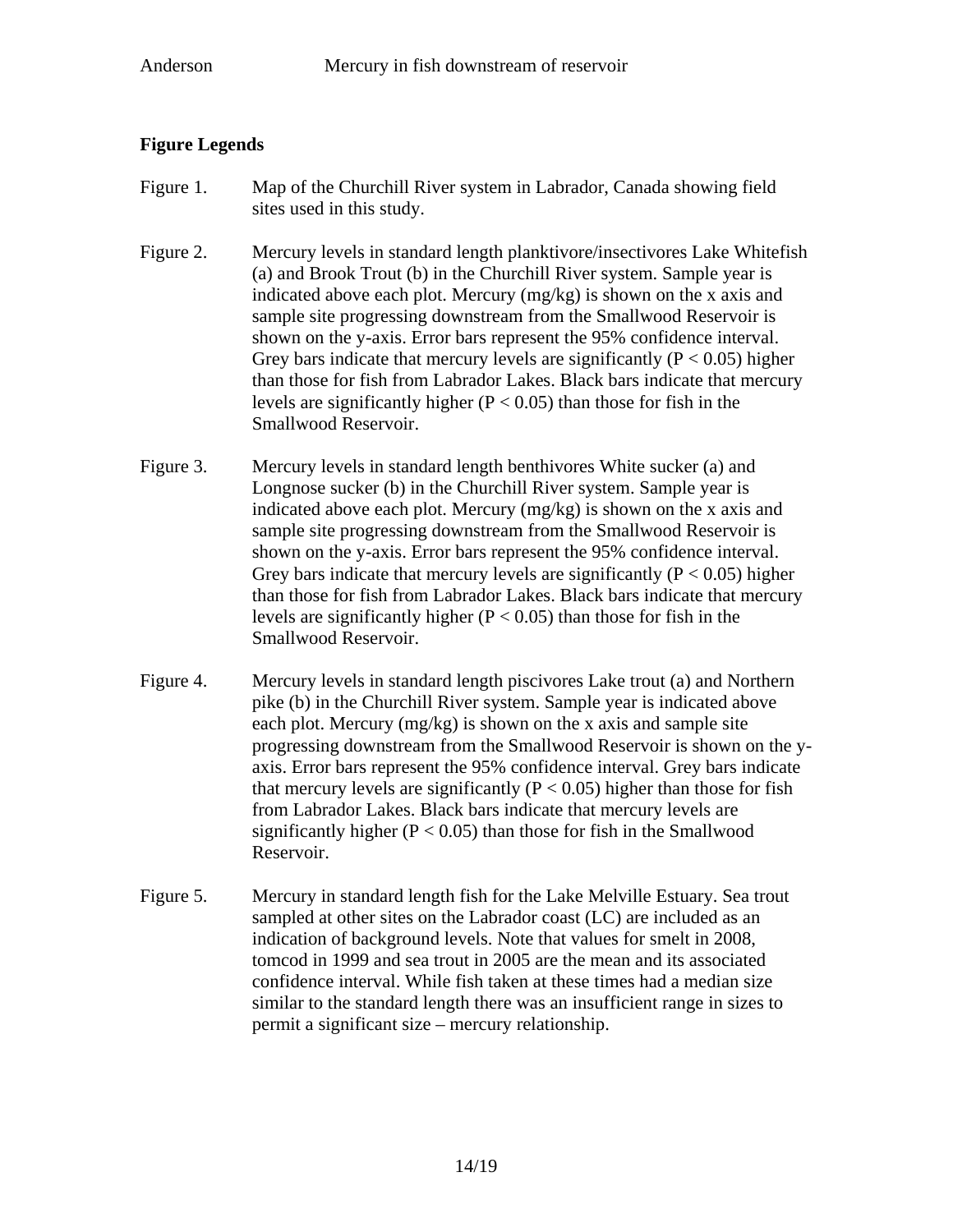Figure 1. Map of the Churchill River system in Labrador, Canada showing field sites used in this study

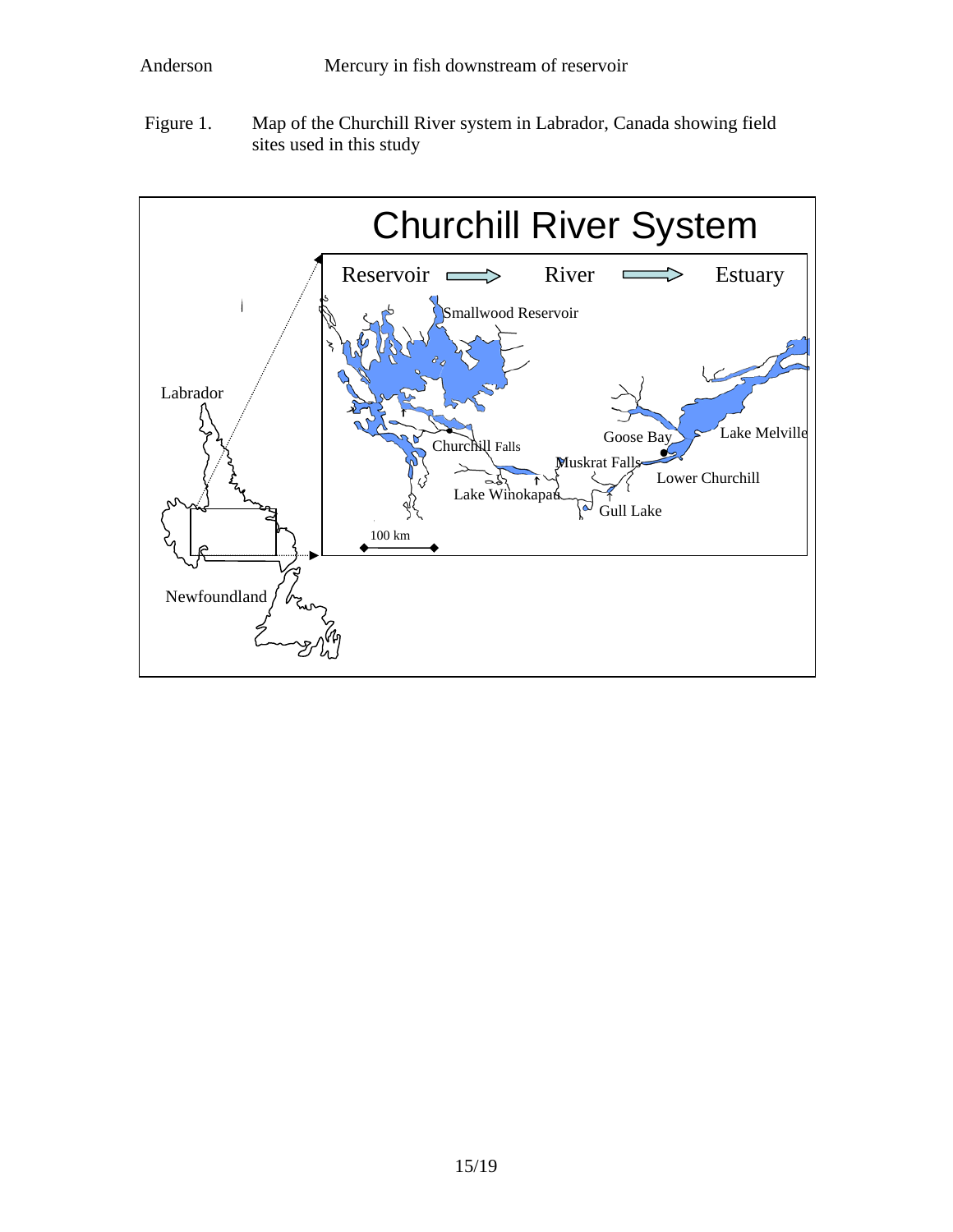Figure 2. Mercury levels in standard length planktivore/insectivores Lake Whitefish (a) and Brook Trout (b) in the Churchill River system. Sample year is indicated above each plot. Mercury (mg/kg) is shown on the x axis and sample site progressing downstream from the Smallwood Reservoir is shown on the y-axis. Error bars represent the 95% confidence interval. Grey bars indicate that mercury levels are significantly  $(P < 0.05)$  higher than those for fish from Labrador Lakes. Black bars indicate that mercury levels are significantly higher  $(P < 0.05)$  than those for fish in the Smallwood Reservoir.



# **-a- Lake Whitefish**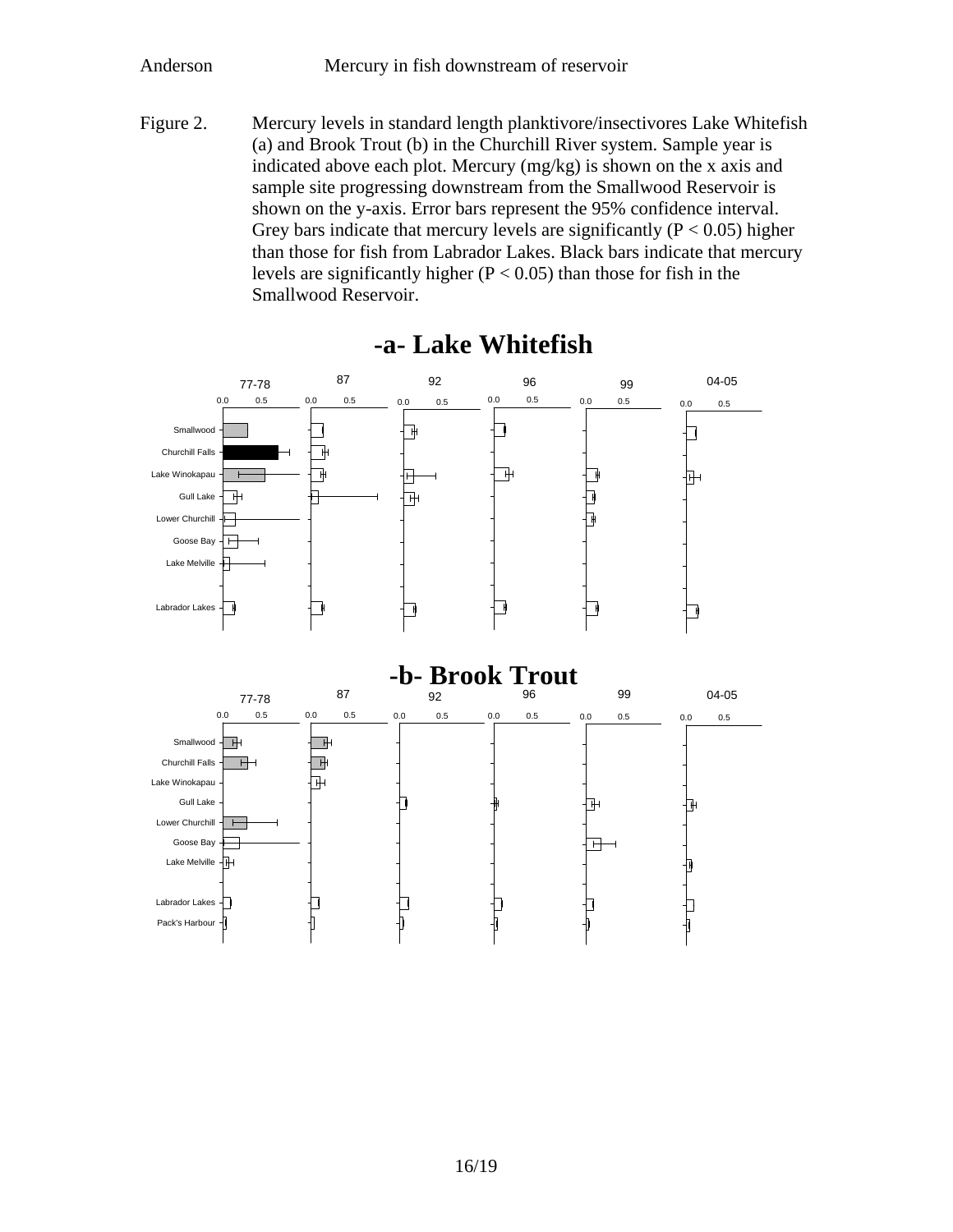Figure 3. Mercury levels in standard length benthivores White sucker (a) and Longnose sucker (b) in the Churchill River system. Sample year is indicated above each plot. Mercury (mg/kg) is shown on the x axis and sample site progressing downstream from the Smallwood Reservoir is shown on the y-axis. Error bars represent the 95% confidence interval. Grey bars indicate that mercury levels are significantly  $(P < 0.05)$  higher than those for fish from Labrador Lakes. Black bars indicate that mercury levels are significantly higher  $(P < 0.05)$  than those for fish in the Smallwood Reservoir.



**-a- White Sucker**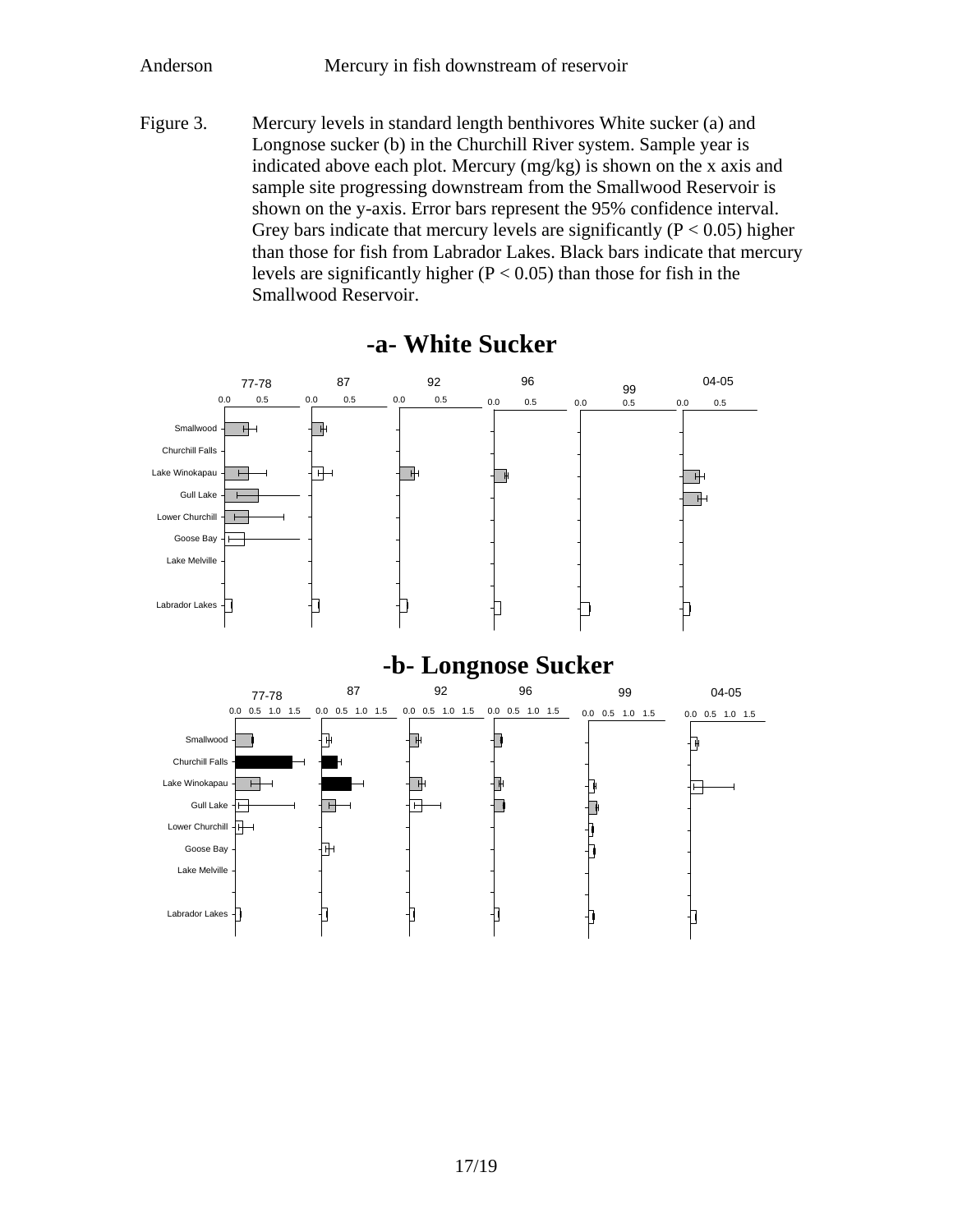Figure 4. Mercury levels in standard length piscivores Lake trout (a) and Northern pike (b) in the Churchill River system. Sample year is indicated above each plot. Mercury (mg/kg) is shown on the x axis and sample site progressing downstream from the Smallwood Reservoir is shown on the yaxis. Error bars represent the 95% confidence interval. Grey bars indicate that mercury levels are significantly ( $P < 0.05$ ) higher than those for fish from Labrador Lakes. Black bars indicate that mercury levels are significantly higher  $(P < 0.05)$  than those for fish in the Smallwood Reservoir.



**-a- Lake Trout**